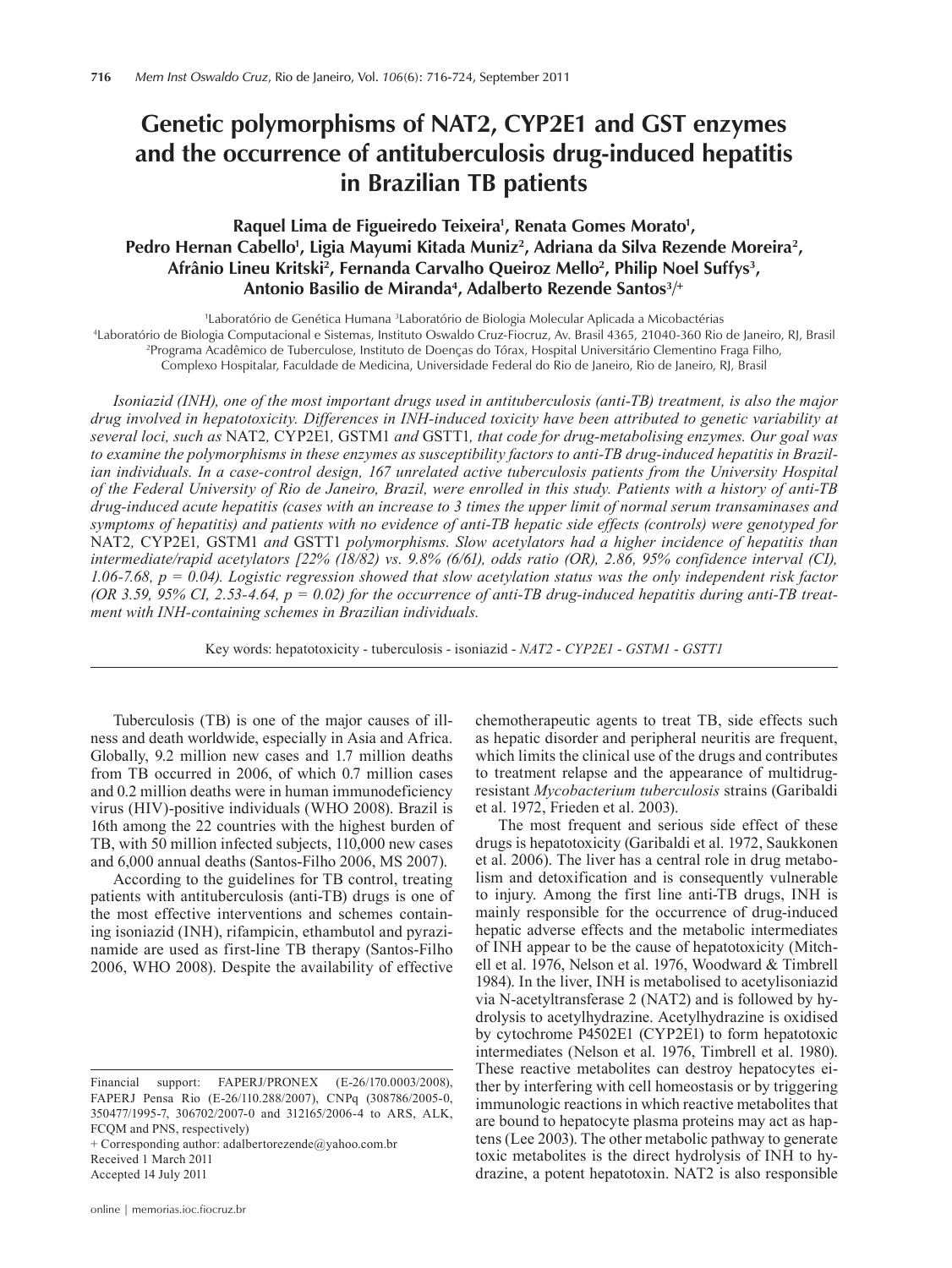for converting acetylhydrazine to diacetylhydrazine, a nontoxic component (Mitchell et al. 1976, Nelson et al. 1976, Woodward & Timbrell 1984) (Figure). Glutathione S-transferase (GST), an important phase II detoxification enzyme, is thought to play a protective role as an intracellular free radical scavenger, which conjugates glutathione with toxic metabolites that are generated from CYP2E1 (Sodhi et al. 1996). Sulphydryl conjugation facilitates the elimination of metabolites from the body and reduces the toxic effect (Hayes et al. 2005) (Figure).

The common risk factors for hepatitis include advanced age, sex, malnutrition, complications of diseases, alcohol abuse, HIV infection and viral hepatitis B and C infections (Kimmoun & Samuel 2002, Saukkonen et al. 2006, Yew & Leung 2006). Recent studies have demonstrated that genetic polymorphisms in drug-metabolising enzymes, which influence their activation capacity and the generation of metabolites in the liver, might predispose an individual to hepatic adverse reactions (Ohno et al. 2000, Kita et al. 2001, Roy et al. 2001, Hiratsuka et al. 2002, Huang et al. 2002, 2003, 2007, Roy et al. 2006, Leiro et al. 2008).

*NAT2* is a polymorphic gene and single nucleotide polymorphisms (SNPs) in its coding region can alter its enzymatic activity (Fretland et al. 2001, Zang et al. 2007). In fact, three major genetically determined phenotypes are observed: rapid, intermediate and slow acetylators, which are inherited as codominant traits (Parkin et al. 1997, Kinzig-Schippers et al. 2005, Chen et al. 2006). The reference *NAT2\*4* allele and 62 other variants of the *NAT2* gene were identified and classified in human populations depending on the combination of up to four SNPs present throughout the *NAT2* coding region (louisville. edu/medschool/pharmacology/NAT.html). Currently, a total of 38 SNPs have been identified in the *NAT2* coding region, including several rare SNPs described in different populations (Teixeira et al. 2010). Many studies have demonstrated that people with low NAT2 activity have a higher risk of developing hepatic disorders than those with high NAT2 activity (Ohno et al. 2000, Kita et



Isoniazid (INH) metabolism in the liver. Schematic representation of the INH metabolism. In liver, INH is metabolized to acetylisoniazid via N-acetyltransferase 2 (NAT2), followed by hydrolysis to acetylhydrazine. Acetylhydrazine is oxidized by cytochrome P4502E1 (CYP2E1) to form hepatotoxic intermediates. The major enzymes involved in this pathway are indicated in boxes (Mitchell et al. 1976, Roy et al. 2008). GST: glutathione S-transferase.

al. 2001, Hiratsuka et al. 2002, Huang et al. 2002). However, other authors have observed that rapid acetylation is a risk factor for anti-TB drug-induced hepatitis and the controversy still remains (Mitchell et al. 1975, Singh et al. 1995a, b, Vuilleumier et al. 2006).

The activity of CYP2E1 is also modulated by polymorphisms at several sites in the gene and higher activity of this enzyme may increase the synthesis of hepatotoxins and lead to hepatotoxicity. Two polymorphisms upstream of the *CYP2E1* transcriptional start site are detectable by *Pst* I and *Rsa* I restriction enzymes and appear to be in complete linkage disequilibrium. Three genotypes of *CYP2E1* are classified as *\*1A*/*\*1A*, *\*1A*/*\*5* and *\*5*/*\*5* by restriction fragment length polymorphism (RFLP) using *Rsa* I as the restriction enzyme (cypalleles.ki.se/ index.htm). The presence of *CYP2E1 \*1A/\*1A* as a genetic marker of anti-TB drug-induced liver injury has been evaluated in a few studies with discordant results (Huang et al. 2003, Vuilleumier et al. 2006, Cho et al. 2007).

The absence of GST activity due to homozygous null mutations at the *GSTM1* and *GSTT1* loci may also modulate susceptibility to drug-induced hepatitis, but the results reported in the literature are not homogenous (Roy et al. 2001, Huang et al. 2007, Leiro et al. 2008).

Due to differences in *NAT2*, *CYP2E1*, *GSTM1* and *GSTT1* genotype frequencies among ethnic groups, evaluation of these genetic markers in the predisposition to drug-induced hepatitis during TB treatment is needed in admixed populations. Brazilians are members of one of the most heterogeneous population in the world, which is the result of five centuries of ethnic admixture of people from three continents: the European colonisers mainly represented by the Portuguese, the African slaves and the autochthonous Amerindians. Pharmacogenetic studies in this kind of population have important implications because the extrapolation of the data derived from well-defined ethnic groups is clearly not applicable. Recognising the diversity of the distribution of the genes and the high incidence of TB in Brazil, we have reported here the contribution of the *NAT2*, *CYP2E1*, *GSTM1* and *GSTT1* genetic variants to the susceptibility to anti-TB drug-induced hepatitis in TB patients.

#### **PATIENTS, MATERIALS AND METHODS**

*Study design and patients* - In a case-control design, a total of 167 unrelated active TB patients who had been treated between 1998-2008 were enrolled in this study. The patients had received treatment at the University Hospital Complex, Thoracic Institute/Clementino Fraga Filho University Hospital, Federal University of Rio de Janeiro, Brazil. This public hospital is a reference centre for HIV and other co-morbidities. Annually, approximately 150 TB cases are reported, of which 26% are infected by HIV, 13% have other co-morbidities (cancer, transplant, use of immunessupressors) and 8% have hepatitis or drug-induced hepatotoxicity.

We retrospectively identified all of the patients who developed anti-TB drug-induced acute hepatitis (cases) and those who showed no evidence of anti-TB hepatic side effects (controls). The enrolled patients were genotyped to identify the genetic risk factors (polymorphisms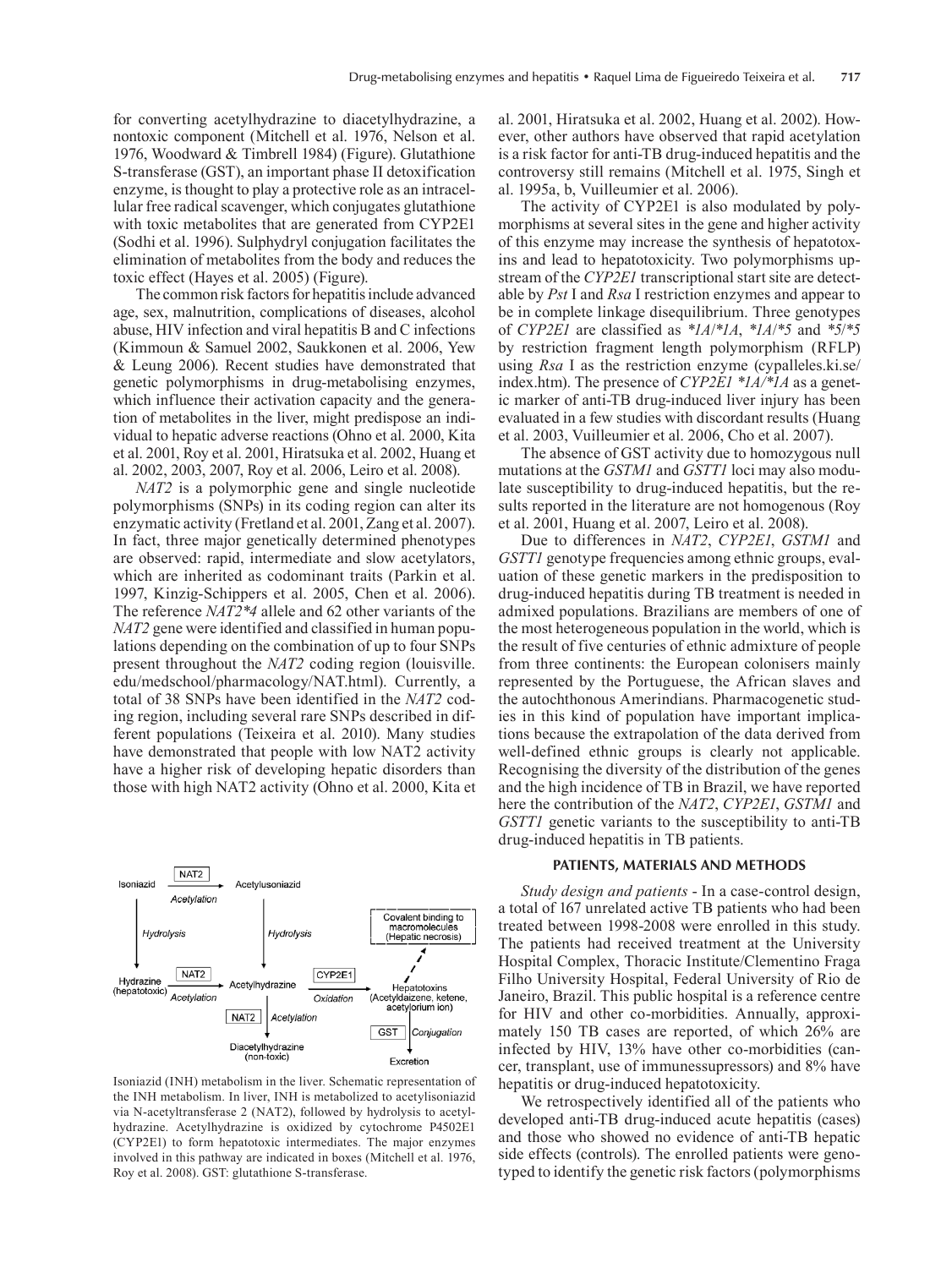in *NAT2*, *CYP2E1*, *GSTM1* and *GSTT1*) associated with the susceptibility to anti-TB drug-induced hepatitis in Brazilian individuals.

This study was approved by the Ethical Committee of the Oswaldo Cruz Foundation and written informed consent was obtained from all of the enrolled patients.

Patients were selected using the following criteria: (i) age above 18 years, (ii) diagnosis of active TB, (iii) treatment with anti-TB drug regimens that include INH at the usual dosage (400 mg/day) and (iv) normal baseline serum transaminases [alanine aminotransferase (ALT) and aspartate aminotransferase (AST)] before treatment for inclusion and (v) positive serological test for the HIV, hepatitis B virus or hepatitis C virus, (vi) alcohol abuse, (vii) history of chronic liver disease and (viii) pregnancy for exclusion. A volume of 3 mL of venous blood was collected from each volunteer and stored at -20ºC. Genomic DNA was isolated from 100 µL of frozen whole blood using the FlexiGene DNA Kit (Qiagen Inc, USA) according to the manufacturer's specifications. After extraction, DNA samples were stored at -20ºC.

*Liver function monitoring and the diagnosis of druginduced adverse effects* - Liver function tests, consisting of serum transaminases, total bilirubin and alkaline phosphatase measurements were performed once a month, during the patient's visit, using commercial kits according to the manufacturer's instructions. The following values were considered to be normal for the different tests: ALT 30-65 IU/L, AST 15-37 IU/L, total bilirubin up to 1 mg/dL and alkaline phosphatase 50-136 IU/L. Clinical and laboratory checkups were performed more frequently when hepatitis symptoms or abnormal serum transaminases levels were observed.

According to the American Thoracic Society criteria (Saukkonen et al. 2006) and the Brazilian Health Ministry, cases are those individuals who showed anti-TB drug-induced hepatitis by an increase in serum transaminase values to higher than three times the upper limit of normal values  $(> 3 \times ULN)$  and symptoms compatible with hepatitis.

*NAT2 genotyping and haplotype reconstruction* - Genotyping of the *NAT2* coding region and computational analysis were performed as previously described (Teixeira et al. 2007). In brief, a 1,093-bp fragment, which contains the entire coding region of *NAT2*, was amplified by polymerase chain reaction (PCR) and subsequently sequenced on both DNA strands using the primers for amplification and two additional internal primers (Teixeira et al. 2007). Sequencing was performed using the ABI PRISM BigDye Terminator v. 3.1 Kit (PE Applied Biosystems) according to the manufacturer's recommendations on an ABI PRISM 3730 DNA Analyser (PE Applied Biosystems). The sequence analysis and SNP identification were performed using SeqScape Software v.2.5 (PE Applied Biosystems) with the sequence (GenBank: AY331807) as the reference. To solve the haplotype pair of each patient and to define the acetylation status, haplotype reconstruction was performed using the program PHASE v2.1.1 (Stephens et al. 2001, Stephens & Donnelly 2003) with the default model for recombination rate variation (Li & Stephens 2003). Five independent runs with 1,000 interactions, 500 burn-in interactions and a thinning interval of one were performed. The best run that showed the maximum consistency across five runs was chosen. Additionally, the consistency of the results that applied the PHASE algorithm repeatedly with default and varying values of the number of interactions, burn-in interactions and the thinning interval was pursued.

*CYP2E1 genotypes identification* - To genotype the SNP -1053C>T in the *CYP2E1* gene promoter region and to determine the three genotypes (\*1A/\*1A; \*1A/\*5 and \*5/\*5), a PCR with the amplification primers CYP2E1F 5'CCAGTCGAGTCTACATTGTCA3' and CYP2E1R 5'TTCATTCTGTCTTCTAACTGG3' were performed followed by RFLP as previously described (Stephens et al. 1994). Briefly, after the amplification of a 413-bp DNA fragment flanking the -1053C>T SNP, the PCR product was digested with the *Rsa* I restriction enzyme. Evaluation of the fragment digestions was achieved by electrophoresis on a 2% agarose gel followed by ethidium bromide staining  $(0.5 \mu g/mL)$ .

*GSTT1 and GSTM1 genotype identification* - To determine the presence or absence of the *GSTM1* and *GSTT1* genes, two separate multiplex PCR reactions were performed as previously reported with minor modifications (Bailey et al. 1998, Sprenger et al. 2000). The *GSTM1*  wild-type allele (+) was identified by the PCR method using primers M1 5'CTGCCCTACTTGATTGATGGG3' and M2 5'CTGGATTGTAGCAGATCATGC3' to obtain a 273-bp PCR product (Bailey et al. 1998). Co-amplification of a 536-bp fragment of the β-globin gene using the primers Beta1 5'GGTTGGCCAATCTACTCCCAGG3' and Beta2 5'GCTCACTCAGTGTGGCAAAG3' was performed as an internal control. The PCR reaction mixture was performed in a total volume of 50 µL containing 100 ng of genomic DNA, 240 ng of each *GSTM1* primer and 10 pmoles of each β-globin primer, PCR Gold buffer (1x),  $3 \text{ mM MgCl}_2$ ,  $0.1\%$  Triton X-100,  $0.2 \text{ mM}$ of each dNTP and 2U AmpliTaq Gold® DNA polymerase (PE Applied Biosystems). Amplification conditions consisted of an initial denaturing step of 95ºC for 10 min, followed by 30 cycles of 95ºC for 30 s, 64ºC for 1 min and 72ºC for 6 min. The homozygous *GSTM1* null genotype (-/-) was detected by the absence of the 273 bp fragment. Individuals who presented with the 273-bp fragment were classified as  $+/- (+/+ or +/-)$  and contained at least one wild-type allele.

For *GSTT1* genotyping and identification of the three genotypes (GSTT1\*A/GSTT1\*A, GSTT1\*A/GSTT1\*0 and GSTT1\*0/GSTT1\*0), a 1,460-bp *GSTT1\*0* specific fragment was co-amplified with a 460-bp fragment corresponding to the *GSTT1\*A* allele in a single reaction tube using primers T1 5'CCAGCTCACCGGATCATGGCCAG3', T2 5'gagatgtgaggaccagtaaggaagg3', T3 5'CAGTTGTGAGCCACCGTACCC3' and T4 5'gagggggccagcaactatcg3' (Sprenger et al. 2000). PCR was performed in a 50 µL reaction mix containing 150 ng genomic DNA, PCR buffer (1x), 100 ng of each primer,  $1.5 \text{ mM MgCl}_2$ ,  $100 \text{ µg/mL}$  bovine serum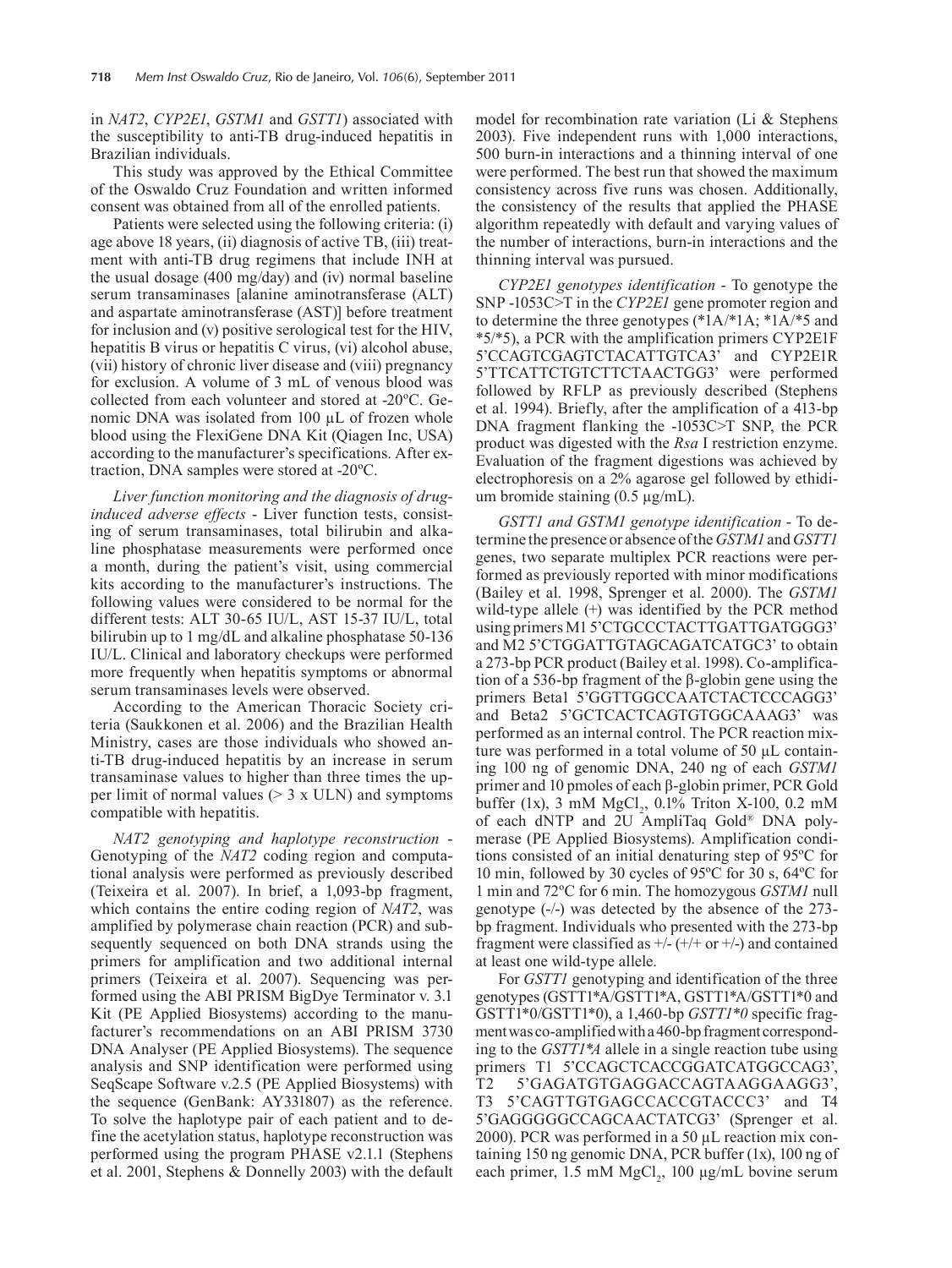albumin, 0.2 mM of dNTPs and 2U DNA polymerase (Biotools, Madrid/Spain). Amplification conditions consisted of a touchdown PCR with an initial denaturing step (94ºC for 5 min) followed by 20 cycles of 94ºC for 1 min, 68ºC for 1 min (with a decrease of 0.5ºC per cycle at the annealing temperature) and 72ºC for 1 min and 30 s. An additional 15 cycles of 94ºC for 1 min, 58ºC for 1 min and 72ºC for 1.5 min were performed. Evaluation of the PCR amplicons was achieved by electrophoresis on a 2% agarose gel followed by ethidium bromide staining.

*Statistical analysis* - Data are expressed as the mean ± standard deviation (for normal distribution) or as the median with range (for non-normal distribution). Expected genotype frequencies were calculated from the respective single allele frequencies according to the Hardy-Weinberg equation. The observed and expected gene frequencies were compared using a  $\chi^2$  test for Hardy-Weinberg equilibrium, except for the *GSTM1* genotype, for which the heterozygous frequency was not determined.

Qualitative variables were compared using a  $\chi^2$  test with Yates correction or Fisher's exact test when appropriate. Quantitative variables were analysed using Student´s *t* test for normal distribution or Mann-Whitney *U*-test (2 groups) and Kruskal-Wallis test (up to 2 groups) for non-normal distribution. Odds ratios (OR) and confidence intervals (CI) were calculated to evaluate the susceptibility of *NAT2* haplotypes, genotypes and inferred acetylation status to anti-TB drug-induced hepatic adverse effects. Multivariate analysis was performed to evaluate the adjusted risk of anti-TB drug-induced hepatic adverse effects in the different genotypes using a

stepwise logistic regression analysis. All of the analyses were performed using the statistical software SPSS 12.0 for Windows (SPSS Inc, Chicago, IL). All of the statistical tests were evaluated at a 0.05 significance level.

### **RESULTS**

Among the 167 individuals enrolled in this study, 26 were diagnosed with anti-TB drug-induced hepatitis. No statistical differences in age, sex and basal liver function tests between the cases and controls were observed (Table I). The medians of ALT, AST and total bilirubin during treatment were significantly different between the cases and controls, showing clinically significant liver injury among cases (Table I).

The *CYP2E1* and *GSTT1* genotypes under investigation were in Hardy-Weinberg equilibrium ( $p > 0.05$ ). No significant differences in the frequencies of *CYP2E1*, *GSTM1* and *GSTT1* genotypes existed between the cases and the controls (Table II).

After *NAT2* sequencing and haplotype pair reconstruction, 14 *NAT2* alleles were identified, of which two were new and are described here for the first time (Table III). Although the distribution of the *NAT2* alleles between the cases and controls was not statistically different, the alleles with low activity were more frequent in cases, while the functional alleles were more frequent in the control group (Table IV). The genotypes of eight individuals (4.8%) could not be solved after the reconstruction by PHASE v2.1.1. In addition, we identified 10 other individuals for whom the acetylation status has not yet been characterised (Table IV). Therefore, a total of 18 (10.8%) individuals were excluded from the *NAT2* analysis.

|                                                    | Hepatitis<br>$(> 3 x$ ULN AST or ALT) |                        |               |
|----------------------------------------------------|---------------------------------------|------------------------|---------------|
|                                                    | Presence<br>$(n = 26)$                | Absence<br>$(n = 141)$ | p             |
| Age (year) (mean $\pm$ standard deviation)         | $47.58 \pm 20.07$                     | $42.99 \pm 14.94$      | $0.275^a$     |
| Sex (M/F)                                          | 16/10                                 | 74/67                  | $0.395^{b}$   |
| Baseline [median (range)]                          |                                       |                        |               |
| <b>AST</b>                                         | $27(14-54)$                           | $24(10-73)$            | 0.577c        |
| ALT                                                | $31(14-95)$                           | $28(10-73)$            | 0.441c        |
| Total bilirubin                                    | $0.5(0.2-1.0)$                        | $0.5(0.1-1.0)$         | 0.211c        |
| Alkaline phosphatase                               | 80.5 (43-174)                         | 84.5 (10-210)          | 0.787c        |
| During antituberculosis treatment [median (range)] |                                       |                        |               |
| Peak AST                                           | 351.5 (74-2.600)                      | 28.5 (13-108)          | ${}< 0.001^c$ |
| Peak ALT                                           | $254(60-1.331)$                       | $34(13-155)$           | ${}< 0.001^c$ |
| Peak total bilirubin                               | $3.9(0.6-22.6)$                       | $0.6(0.2-7.5)$         | ${}< 0.001^c$ |
| Peak alkaline phosphatase                          | 154 (54-591)                          | $163(60-450)$          | 0.884c        |

#### TABLE I

Demographic, clinical and laboratory data of the enrolled subjects and distribution of *CYP2E1*, *GSTT1* and *GSTM1* genotypes in presence or absence of hepatitis

*a*: Student's *t* test; *b*: χ<sup>2</sup>; *c*:Mann Whitney test. Normal intervals: aspartate aminotransferase (AST): 15-37 U/L; alanine aminotransferase (ALT): 30-65 U/L; total bilirubin: < 1 mg/dL; alkaline phosphatase: 50-136 U/L; ULN: upper limit of normal values.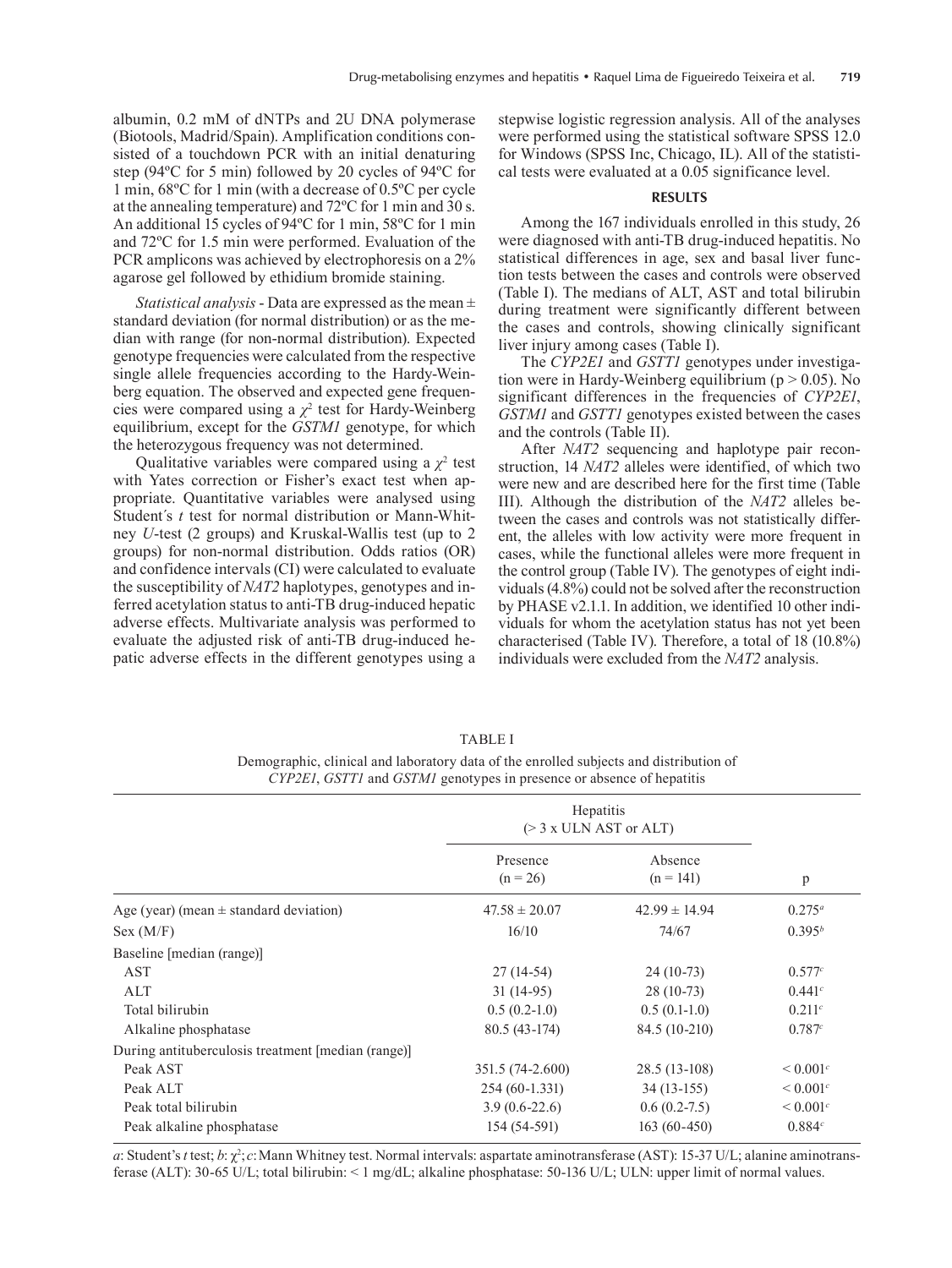| TABLE II                                          |
|---------------------------------------------------|
| Distribution of CYP2E1, GSTT1 and GSTM1 genotypes |
| in presence or absence of hepatitis               |

|                    | Hepatitis<br>$(> 3 x$ ULN AST or ALT) |                                   |       |
|--------------------|---------------------------------------|-----------------------------------|-------|
|                    | Presence<br>$(n = 26)$<br>$n$ (%)     | Absence<br>$(n = 141)$<br>$n$ (%) | p     |
| CYP2E1             |                                       |                                   |       |
| * $1A$ /* $1A$     | 23 (88.5)                             | 128(90.8)                         | 0.064 |
| $*1A/*5$           | 2(7.7)                                | 13(9.2)                           |       |
| $*5/*5$            | 1(3.8)                                | 0(0)                              |       |
| GSTT1              |                                       |                                   |       |
| $+/+$              | 9 (34.6)                              | 37(26.2)                          | 0.666 |
| $+/-$              | 13(50)                                | 77 (54.6)                         |       |
| $-/-$              | 4(15.4)                               | 27(19.2)                          |       |
| GSTM1              |                                       |                                   |       |
| $+/- (+/+ or +/-)$ | 15(41.7)                              | 80 (56.7)                         | 0.928 |
| $-/-$              | 11(42.3)                              | 61(43.3)                          |       |

ALT: alanine aminotransferase; AST: aspartate aminotransferase; ULN: upper limit of normal values. p value of  $\chi^2$ .

| <b>TABLE III</b>                                        |  |
|---------------------------------------------------------|--|
| <i>NAT2</i> allelic frequencies among                   |  |
| Brazilians tuberculosis patients enrolled in this study |  |

| Allele         | Haplotype <sup><math>a</math></sup> | Phenotype |      | Total HepMed <sup>b</sup> |  |
|----------------|-------------------------------------|-----------|------|---------------------------|--|
| $NAT2*6A$      | GTTACAGA AGG                        | Slow      | 242  | 28.8                      |  |
| <b>NAT2*5B</b> | GCCATGGAGGG                         | Slow      | 23   | 26.9                      |  |
| $NAT2*4c$      | GCTACGGA AGG                        | Rapid     | 18.9 | 13.5                      |  |
| $NAT2*5A$      | GCCATGGA AGG                        | Slow      | 12   | 9.6                       |  |
| $NAT2*7B$      | GTTACGGA AGA                        | Slow      | 4.5  | 7.7                       |  |
| $NAT2*14R$     | ATTACGGA AGG                        | Slow      | 3    | 3.8                       |  |
| $NAT2*12A$     | GCTACGGAGGG                         | Rapid     | 2.4  | 0                         |  |
| $NAT2*5C$      | GCCACGGAGGG                         | Slow      | 2.7  | 38                        |  |
| $NAT2*13A$     | GTTACGGA AGG                        | Rapid     | 1.5  | 0                         |  |
| $NAT2*5N$      | GCCCTGGAGGG                         | ND.       | 0.3  | $\theta$                  |  |
| $NAT2*6H$      | GTTACAGGAGG                         | ND        | 0.9  | 1.9                       |  |
| NAT2*12G       | GCTACGTAGGG                         | ND.       | 0.6  | 0                         |  |
| $NAT2*60$      | GTTACAGA A AG                       | ND        | 0.9  | 0                         |  |
| $NAT2*7E$      | GTTATGGA AGA                        | ND        | 0.3  | $\Omega$                  |  |
| ND             |                                     | ND        | 4.8  | 3.8                       |  |
| Total          |                                     |           | 100  | 100                       |  |

*a*: nucleotide positions within *NAT2* coding region: 191, 282, 341, 472, 481, 590, 609, 766, 803, 838, 857; *b*: allele frequency among individuals with hepatitis ( $n = 26$ ); *c*: reference allele; ND: not determined.

Of the 149 remaining individuals analysed for the NAT2 acetylation status, 82 (55.03%) were slow acetylators, 60 (40.27%) were intermediate acetylators and only seven (4.7%) individuals showed rapid acetylation genotypes. The slow acetylators had higher median serum ALT and AST levels than rapid/intermediate acetylators during the treatment (ALT:  $p = 0.03$ ; AST:  $p = 0.01$ ). No association of any specific *NAT2* genotype with susceptibility for the occurrence of anti-TB drug-induced hepatitis was present (Table IV). The risk of anti-TB drug-induced hepatitis occurrence was significantly higher in slow acetylators than in rapid/intermediate acetylators (22% vs. 9%, OR 2.86, 95% CI, 1.06-7.68, p = 0.04) (Table IV).

Variables such as age, sex, acetylation status and *CYP2E1*, *GSTM1* and *GSTT1* genotypes were further analysed in a multivariate logistic regression model. After adjustment, slow acetylation was the only risk factor for anti-TB drug-induced hepatitis (OR 3.59, 95% CI, 2.53-4.64,  $p = 0.02$ ). We have also performed similar analyses classifying individuals into three acetylation phenotypes (slow, intermediate and rapid acetylators) and observed similar results (OR 3.47, 95% CI, 2.43- 4.47.  $p = 0.02$ , which confirmed the association with only the slow acetylator phenotype.

#### **DISCUSSION**

The association of INH with hepatitis during anti-TB treatment has already been reported (Steele et al. 1991, Salpeter 1993, Fountain et al. 2005). In addition, an association with other drugs with this outcome has been reported in combination with INH (Tostmann et al. 2008). NAT2, which is expressed in the liver, is the main enzyme involved in INH metabolism. In agreement with the literature data from other populations (Ohno et al. 2000, Kita et al. 2001, Hiratsuka et al. 2002, Huang et al. 2002), our findings suggest that *NAT2* is the genetic factor that is responsible for the predisposition to anti-TB drug-induced hepatitis in Brazilian individuals. The incidence of elevated levels of serum transaminases was significantly higher in slow acetylators than in rapid/ intermediate acetylators. These results corroborate the current hypothesis that the acetylator status may be a risk factor for the hepatic side effects of INH. Indeed, slow acetylators acetylate not only INH more slowly but also acetylhydrazine, the immediate precursor of toxic intermediates, to harmless diacetylhydrazine (Ellard & Gammon 1976, Lauterburg et al. 1985). This protective acetylation is further suppressed by INH competition. Therefore, slow acetylators may be prone to higher accumulation rates of INH toxic metabolites. In addition, another important route for generating toxic intermediates from INH is by the direct hydrolysis of INH without acetylation (Timbrell et al. 1977). This reaction produces hydrazine, which can induce hepatic injury (Timbrell et al. 1977, 1980). Pharmacokinetic studies have shown that the serum concentration of hydrazine is significantly higher in slow acetylators than in rapid acetylators, likely due to the high concentration of INH. The high amount of INH disposed of through this pathway is likely to lead to enhanced hydrolysis to hydrazine because the rate of metabolic conversion of INH to acetylisoni-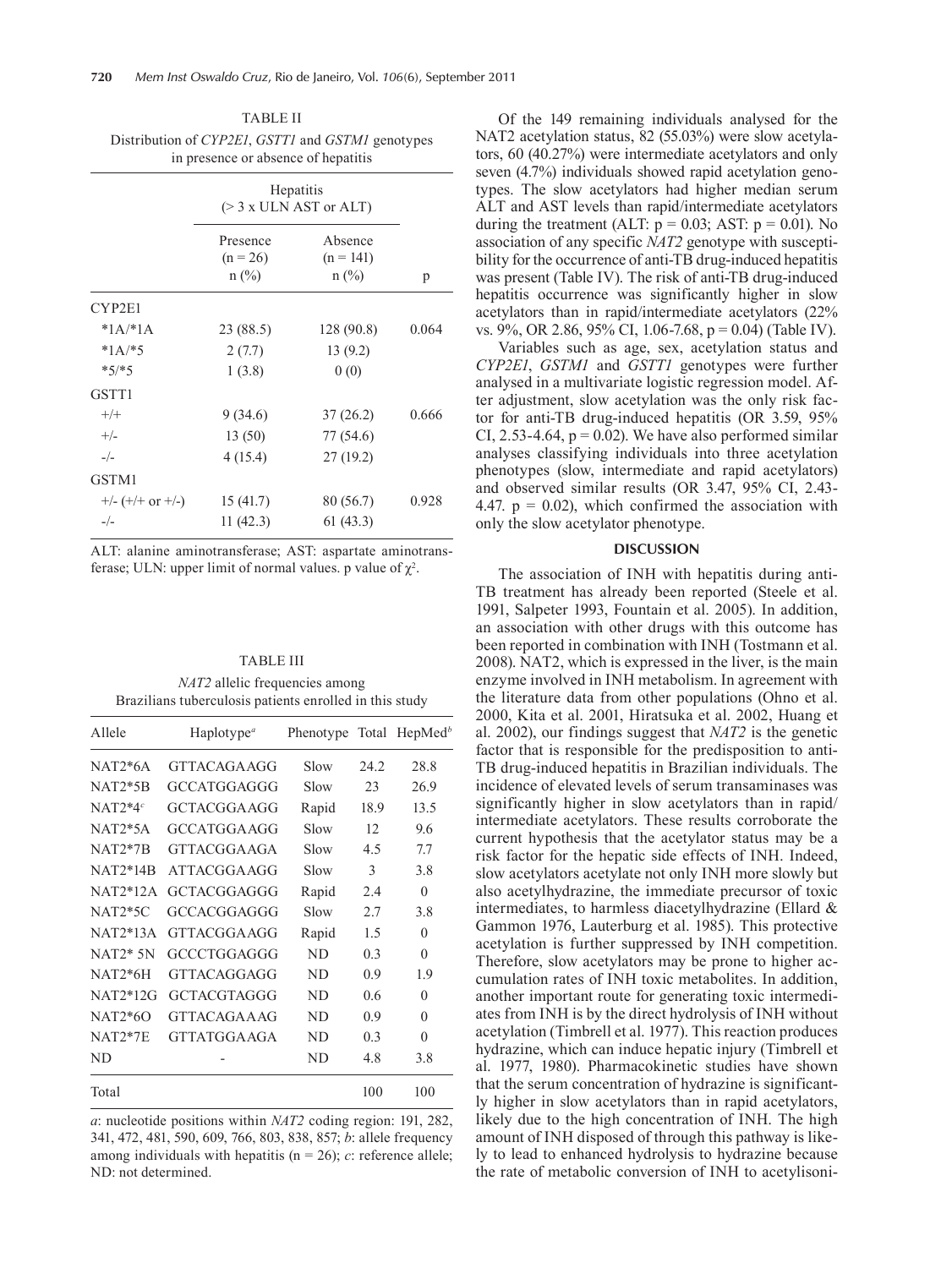|                            | Hepatitis           |                    |                  |        |                          |
|----------------------------|---------------------|--------------------|------------------|--------|--------------------------|
| Genotype/phenotype         | Presence<br>$n$ (%) | Absence<br>$n$ (%) | Total<br>$n$ (%) | $OR^a$ | 95% CI                   |
| Rapid acetylators          | 0(0)                | 7(5)               | 7(4.2)           |        | $\overline{\phantom{a}}$ |
| NAT2*4/4                   | 0(0)                | 6(4.2)             | 6(3.6)           |        |                          |
| NAT2*12A/12A               | 0(0)                | 1(0.7)             | 1(0.6)           |        |                          |
| Intermediate acetylators   | 6(23.1)             | 54 (38.3)          | 60(35.8)         |        |                          |
| NAT2*6A/4                  | 2(7.7)              | 18(12.8)           | 20(12)           |        |                          |
| NAT2*4/5A                  | 2(7.7)              | 13(9.2)            | 15(9)            |        |                          |
| NAT2*4/5B                  | 0(0)                | 8(5.7)             | 8(4.8)           |        |                          |
| NAT2*12A/5B                | 0(0)                | 4(2.8)             | 4(2.4)           |        |                          |
| NAT2*4/14B                 | 0(0)                | 3(2.1)             | 3(1.8)           |        |                          |
| NAT2*7B/4                  | 2(7.7)              | 1(0.7)             | 3(1.8)           |        |                          |
| NAT2*6A/13A                | 0(0)                | 2(1.4)             | 2(1.2)           |        |                          |
| NAT2*6A/12A                | 0(0)                | 2(1.4)             | 2(1.2)           |        |                          |
| NAT2*13A/5B                | 0(0)                | 2(1.4)             | 2(1.2)           |        |                          |
| NAT2*13A/5A                | 0(0)                | 1(0.7)             | 1(0.6)           |        |                          |
| Slow acetylators           | 18 (69.2)           | 64 (45.4)          | 82 (49.1)        | 2.86   | 1.06-7.68                |
| NAT2*5B/5B                 | 5(19.2)             | 17(12.1)           | 22(13.2)         | 1.74   | 0.58-5.21                |
| $NAT2*6A/6A$               | 3(11.5)             | 12(8.5)            | 15(9)            | 1.40   | 0.37-5.36                |
| NAT2*6A/5A                 | 2(7.7)              | 11(7.8)            | 13(7.8)          | 0.98   | $0,21 - 4.73$            |
| $NAT2*6A/5B$               | 3(11.5)             | 5(3.5)             | 8(4.8)           | 3.55   | 0.79-15.87               |
| NAT2*7B/5A                 | 1(3.8)              | 3(2.1)             | 4(2.4)           |        |                          |
| NAT2*5C/5B                 | 0(0)                | 4(2.8)             | 4(2.4)           |        |                          |
| $NAT2*6A/7B$               | 0(0)                | 3(2.1)             | 3(1.8)           |        |                          |
| NAT2*7B/5B                 | 1(3.8)              | 2(1.4)             | 3(1.8)           |        |                          |
| NAT2*5C/5C                 | 1(3.8)              | 1(0.7)             | 2(1.2)           |        |                          |
| NAT2*5A/5B                 | 0(0)                | 2(1.4)             | 2(1.2)           |        |                          |
| NAT2*5A/14B                | 0(0)                | 2(1.4)             | 2(1.2)           |        |                          |
| NAT2*6A/14B                | 2(7.7)              | 0(0)               | 2(1.2)           |        |                          |
| NAT2*7B/14B                | 0(0)                | 1(0.7)             | 1(0.6)           |        |                          |
| NAT2*5B/14B                | 0(0)                | 1(0.7)             | 1(0.6)           |        |                          |
| Acetylation not determined | 2(7.7)              | 16(11.3)           | 18 (10.8)        |        |                          |
| NAT2*6H/4                  | 1(3.8)              | 0(0)               | 1(0.6)           |        |                          |
| NAT2*12G/5C                | 0(0)                | 1(0.7)             | 1(0.6)           |        |                          |
| NAT2*6H/5A                 | 0(0)                | 1(0.7)             | 1(0.6)           |        |                          |
| NAT2*6A/6H                 | 0(0)                | 1(0.7)             | 1(0.6)           |        |                          |
| NAT2*7B/12G                | 0(0)                | 1(0.7)             | 1(0.6)           |        |                          |
| NAT2*6O/14B                | 0(0)                | 1(0.7)             | 1(0.6)           |        |                          |
| NAT2*7E/5A                 | 0(0)                | 1(0.7)             | 1(0.6)           |        |                          |
| NAT2*6O/4                  | 0(0)                | 1(0.7)             | 1(0.6)           |        |                          |
| NAT2*6O/5A                 | 0(0)                | 1(0.7)             | 1(0.6)           |        |                          |
| NAT2*5B/12G                | 0(0)                | 1(0.7)             | 1(0.6)           |        |                          |
| Genotype not determined    | 1(3.8)              | 7(5)               | 8(4.8)           |        |                          |
| Total                      | 26 (100)            | 141 (100)          | 167(100)         |        |                          |

TABLE IV *NAT2* genotype/phenotype and susceptibility of isoniazid-induced hepatitis

*a*: intermediate and rapid acetylators were grouped into the same class and used as reference for odds ratio (OR) and 95% confidence interval (CI) calculation. Individuals with not determined acetylation status were excluded from phenotype analysis.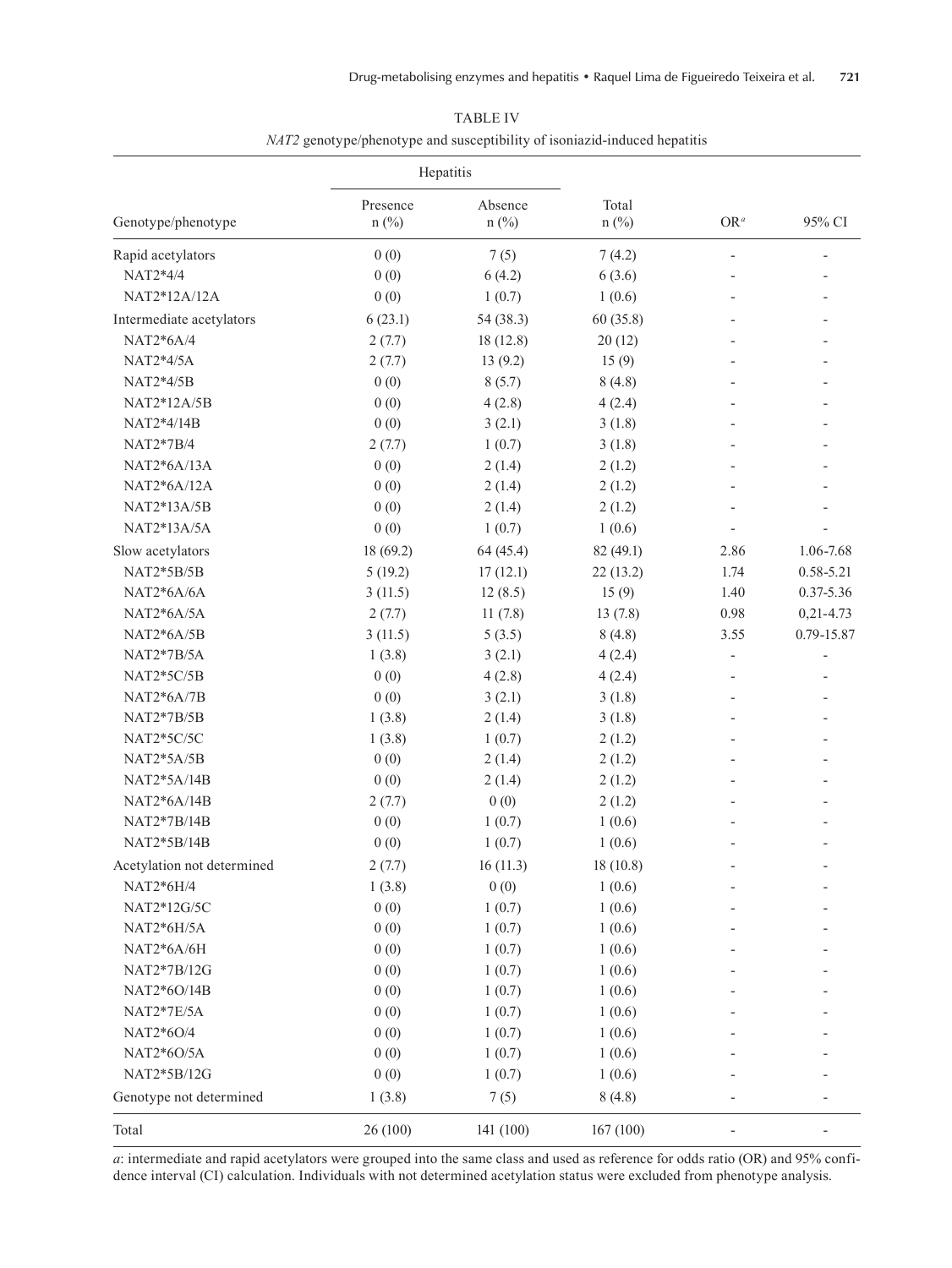azid is lower in slow than in rapid acetylators (Sarma et al. 1986, Fukino et al. 2008). All of these drug disposal processes may support the finding that slow acetylators are prone to INH-induced hepatitis.

Few studies have reported the absence of a relationship between acetylation status and hepatitis during TB treatment (Singh et al. 1995a, b, Vuilleumier et al. 2006) or observed that rapid acetylators could be susceptible to this type of side effect (Mitchell et al. 1975). Here, genotyping of the *NAT2* gene was performed by sequencing, overcoming the possible problems of misclassification of the acetylation status. Another important aspect to be considered here is that in our study, patients were treated with 400 mg of INH instead of the 300 mg used in the study conducted by Vuilleumier et al. (2006).

CYP2E1, one of the cytochrome P450 enzymes, may convert acetylhydrazine into hepatotoxins that affect anti-TB drug-induced hepatotoxicity. Some studies have shown the relationship between the *CYP2E1*\*1A/\*1A genotype and the risk of anti-TB drug-induced hepatitis (Huang et al. 2003, Vuilleumier et al. 2006). However, a recent study in a Korean population did not confirm those results (Cho et al. 2007). In the studied population, in contrast with the findings for the Taiwanese population (Huang et al. 2003), the mutant homozygous *CYP2E1* \*5/\*5 is rare (0.5% vs. 4.7%, respectively) (Sigimura et al. 1995, Huang et al. 2003). Indeed, we found only one individual with *CYP2E1* \*5/\*5 genotype among the 167 patients enrolled in this study (0.6%) with no association between the *CYP2E1* genotypes and hepatic side effect occurrence. The discrepancy of our results may be due to the differences in the frequencies of wild-type *CYP2E1\*1A* and mutant *CYP2E1\*5* alleles among Brazilian individuals. Therefore, further studies with a larger sample size should be performed in the Brazilian population to better evaluate the relationship between the *CYP2E1* genotypes and adverse reactions during TB treatment.

Finally, the frequencies of homozygous *GSTM1* and *GSTT1* null genotypes in this study were in accordance with other studies in a Brazilian population (Suarez-Kurtz et al. 2007), showing the consistency of our data. Few studies have observed the relationship between *GST* genotypes and anti-TB drug-induced hepatotoxicity (Roy et al. 2001, Huang et al. 2007, Leiro et al. 2008). Indeed, Roy et al. (2001) have observed a significant association between the homozygous *GSTM1* null polymorphism and the anti-TB drug-induced hepatotoxicity in Indian TB patients. Recently, Huang et al. (2007) have found similar results in a Chinese population. In contrast, the presence of the homozygous *GSTT1* null polymorphism was similar between the cases and the controls in both studies. However, the same analysis in Spanish TB patients showed an opposite effect; the homozygous *GSTT1* null polymorphism was highly associated with anti-TB drug-induced hepatotoxicity and no significant associations were found between the homozygous *GSTM1* null polymorphism and hepatotoxicity (Leiro et al. 2008). Therefore, further studies should be performed to evaluate the role of these genetic factors in the susceptibility to hepatitis occurrence.

To our knowledge, this is the first study in which the four candidate genes, which are known to be involved in the INH metabolic pathway, were evaluated simultaneously as risk factors for anti-TB drug-induced hepatitis in an admixed population. Here, the decision to exclude other variables that are potentially associated with hepatitis was pursued to confirm the association of genetic factors with the key outcome.

Genotyping interindividual variability at the *NAT2* locus as an additional laboratory tool to predict anti-TB drug-induced hepatitis and other side effects is an emerging reality and will help not only in the determination of the most suitable dosage for individual patients, but also in the reduction of necessary outpatient visits and hospitalisations.

#### **ACKNOWLEDGEMENTS**

To the nursing service of the Hospital Tuberculosis Control Program/Thoracic Diseases Institute/Clementino Fraga Filho University Hospital, for sample collection, and for the support from the PDTIS-FIOCRUZ sequencing and Bioinformatics Platforms.

#### **REFERENCES**

- Bailey LR, Roodi N, Verrier CS, Yee CJ, Dupont WD, Parl FF 1998. Breast cancer and *CYP1A1*, *GSTM1* and *GSTT1* polymorphisms: evidence of a lack of association in Caucasians and African Americans. *Cancer Res 58*: 65-70.
- Chen B, Zhang WX, Cai WM 2006. The influence of various genotypes on the metabolic activity of NAT2 in Chinese population. *Eur J Clin Pharmacol 62*: 355-359.
- Cho HJ, Koh WJ, Ryu YJ, Ki CS, Nam MH, Kim JW, Lee SY 2007. Genetic polymorphisms of *NAT2* and *CYP2E1* associated with antituberculosis drug-induced hepatotoxicity in Korean patients with pulmonary tuberculosis. *Tuberculosis (Edinb) 87*: 551-556.
- Ellard GA, Gammon PT 1976. Pharmacokinetics of isoniazid metabolism in man. *J Pharmacokinet Biopharm 4*: 83-113.
- Fountain FF, Tolley E, Chrisman CR, Self TH 2005. Isoniazid hepatotoxicity associated with treatment of latent tuberculosis infection: a 7-year evaluation from a public health tuberculosis clinic. *Chest 128*: 116-123.
- Fretland AJ, Leff MA, Doll MA, Hein DW 2001. Functional characterization of human N-acetyltransferase 2 (NAT2) single nucleotide polymorphisms. *Phamacogenetics 11*: 207-215.
- Frieden TR, Sterling TR, Munsiff SS, Watt CJ, Dye C 2003. Tuberculosis. *Lancet 362*: 887-899.
- Fukino K, Sasaki Y, Hirai S, Nakamura T, Hashimoto M, Yamagishi F, Ueno K 2008. Effects of NAT2, CYP2E1 and GST genotypes on the serum concentrations of isoniazid and metabolites in tuberculosis patients. *J Toxicol Sci 33*: 187-195.
- Garibaldi RA, Drusin, RE, Ferebee, SH, Gregg MB 1972. Isoniazidassociated hepatitis. Report of an outbreak. *Am Rev Respir Dis 106*: 357-365.
- Hayes JD, Flanagan JU, Jowsey IR 2005. Glutathione transferases. *Annu Rev Pharmacol Toxicol 45*: 51-88.
- Hiratsuka M, Kishikawa Y, Takekuma Y, Matsuura M, Narahara K, Inoue T, Hamdy SI, Endo N, Goto J, Mizugaki M 2002. Genotyping the N-acetyltransferase 2 polymorphism in the prediction of adverse drug reactions to isoniazid in Japanese patients. *Drug Metab Pharmacokinet 17*: 357-362.
- Huang YS, Chern HD, Su WJ, Wu JC, Chang SC, Chiang CH, Chang FY, Lee SD 2003. Cytochome P4502E1 genotype and the sus-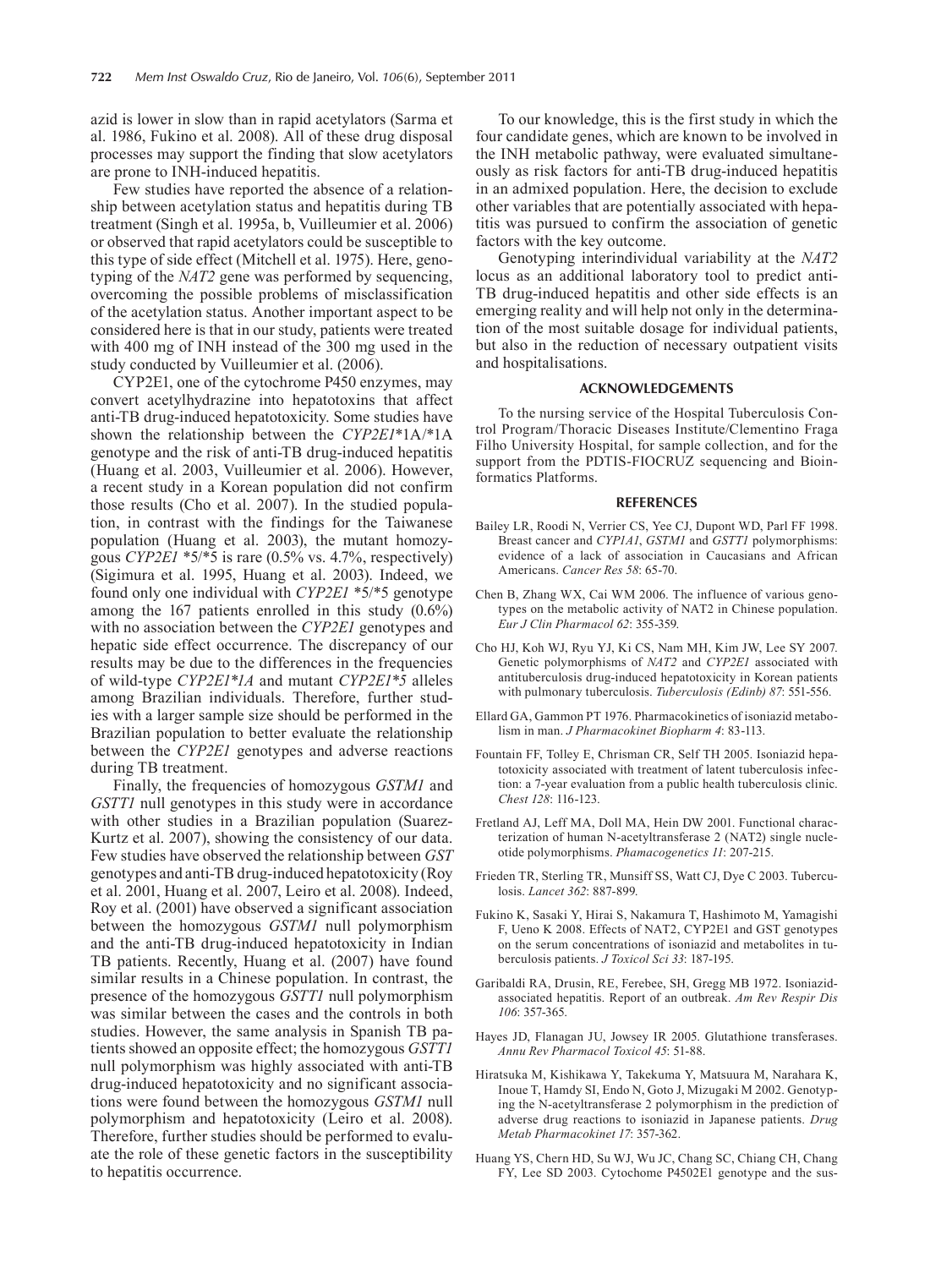ceptibility to antituberculosis drug-induced hepatitis. *Hepatology 37*: 924-930.

- Huang YS, Chern HD, Su WJ, Wu JC, Lai SL, Yang SY, Chang FY, Lee SD 2002. Polymorphism of the N-acetyltransferase 2 gene as a susceptibility risk factor for antituberculosis drug-induced hepatitis. *Hepatology 35*: 883-889.
- Huang YS, Su WJ, Huang YH, Chen CY, Chang FY, Lin HC, Lee SD 2007. Genetic polymorphisms of manganese superoxide dismutase, NAD(P)H:quinine oxidoreductase, glutathione S-transferase M1 and T1 and the susceptibility to drug-induced liver injury. *J Hepatol 47*: 128-134.
- Kimmoun E, Samuel D 2002. Antituberculous drugs in patients with chronic liver disease. *J Gastroenterol Hepatol 17*: 408-412.
- Kinzig-Schippers M, Tomalik-Scharte D, Jetter A, Scheidel B, Jakob V, Rodamer M, Cascorbi I, Doroshyenko O, Sörgel F, Fuhr U 2005. Should we use N-acetyltransferase type 2 genotyping to personalize isoniazid doses? *Antimicrob Agents Chemother 49*: 1733-1738.
- Kita T, Tanigawara Y, Chikazawa S, Hatanaka H, Sakaeda T, Komada F, Iwakawa S, Okumura K 2001. N-acetyltransferase 2 genotype correlated with isoniazid acetylation in Japanese tuberculous patients*. Biol Pharm Bull 24*: 544-549.
- Lauterburg BH, Smith CV, Todd EL, Mitchell JR 1985. Pharmacokinetics of the toxic hydrazine metabolites formed from isoniazid in humans. *J Pharmacol Exp Ther 235*: 566-570.
- Lee WM 2003. Medical progress: drug-induced hepatotoxicity. *N Engl J Med 349*: 474-485.
- Leiro V, Fernández-Villar A, Valverde D, Constenla L, Vázquez R, Piñeiro L, González-Quintela A 2008. Influence of glutathione S-transferase M1 and T1 homozygous null mutations on the risk of antituberculosis drug-induced hepatotoxicity in Caucasian population. *Liver Int 28*: 835-839.
- Li N, Stephens M 2003. Modeling linkage disequilibrium and identifying recombination hotspots using single nucleotide polymorphism data. *Genetics 165*: 2213-2233.
- Mitchell JR, Snodgrass WR, Gillette JR 1976. The role of biotransformation in chemical-induced liver injury. *Environ Health Perspect 15*: 27-38.
- Mitchell JR, Thorgeisson UP, Black M Timbrell JA, Snodgrass WR, Potter WZ, Jollow HR, Keiser HR 1975. Increased incidence of isoniazid hepatitis in rapid acetylators: possible relation to hydralazine metabolites. *Clin Pharmacol Ther 18*: 70-79.
- MS Ministério da Saúde, Brazil 2007. *National politics of TB control*, MS, Brasília, 43 pp.
- Nelson SD, Mitchell JR, Timbrell JA, Snodgrass WR, Corcoran GB 1976. Isoniazid and iproniazid: activation of metabolites to toxic intermediates in man and rat. *Science 193*: 901-903.
- Ohno M, Yamaguchi I, Yamamoto I, Fukuda T, Yokota S, Maekura R, Ito M, Yamamoto Y, Ogura T, Maeda K, Komuta K, Igarashi T, Azuma J 2000. Slow N-acetyltransferase 2 genotype affects the incidence of isoniazid and rifampicin-induced hepatotoxicity. *Int J Tuberc Lung Dis 4*: 256-261.
- Parkin DP, Vandenplas S, Botha FJ, Vandenplas ML, Seifart HI, van Helden PD, van der Walt BJ, Donald PR, van Jaarsveld PP 1997. Trimodality of isoniazid elimination: phenotype and genotype in patients with tuberculosis. *Am J Respir Crit Care Med 155*: 1717-1722.
- Roy B, Chowdhury A, Kundu S, Santra A, Dey B, Chakraborty M, Majumder PP 2001. Increased risk of antituberculosis drug-induced hepatotoxicity in individuals with gluthatione S-transferase M1 "null" mutation. *J Gastroenterol Hepatol 16*: 1033-1037.
- Roy B, Ghosh SK, Sutradhar D, Sikdar N, Mazumder S, Barman S 2006. Predisposition of antituberculosis drug induced hepatotoxicity by cytochrome P450 2E1 genotype and haplotype in pediatric patients. *J Gastroenterol Hepatol 21*: 784-786.
- Roy PD, Majumder M, Roy B 2008. Pharmacogenomics of anti-TB drugs-related hepatotoxicity. *Pharmacogenomics 9*: 311-321.
- Salpeter SR 1993. Fatal isoniazid-induced hepatitis. Its risk during chemoprophylaxis. *West J Med 159*: 560-564.
- Santos-Filho ET 2006. Public Health Watch. *TB politics in Brazil A perspective of civil society*, Open Society Institute, Rio de Janeiro, 85 pp.
- Sarma GR, Immanuel C, Kailasam S, Narayana AS, Venkaresan P 1986. Rifampin-induced release of hydrazine from isoniazid. A possible cause of hepatitis during treatment of tuberculosis with regimens containing isoniazid and rifampin. *Am Rev Respir Dis 133*: 1072-1075.
- Saukkonen JJ, Cohn DL, Jasmer RM, Schenker S, Jereb JA, Nolan CM, Peloquin CA, Gordin FM, Nunes D, Strader DB, Bernardo J, Venkataramanan R, Sterling TR, ATS (American Thoracic Society) Hepatotoxicity of Antituberculosis Therapy Subcommittee 2006. An official ATS statement: hepatotoxicity of antituberculosis therapy. *Am J Respir Crit Care Med 174*: 935-952.
- Sigimura H, Hamada GS, Suzuki I, Iwase T, Kiyokawa E, Kino I, Tsugane S 1995. CYP1A1 and CYP2E1 polymorphism and lung cancer, case-control study in Rio de Janeiro, Brazil. *Pharmacogenetics 5*: S145-148.
- Singh J, Arora A, Garg PK, Thakur VS, Pande JN, Tandon RK 1995a. Antituberculosis treatment-induced hepatotoxicity: role of predictive factors. *Postgrad Med J 71*: 359-362.
- Singh J, Garg PK, Thakur VS, Tandon RK 1995b. Antitubercular treatment induced hepatotoxicity: does acetylator status matter? *Indian J Physiol Pharmacol 39*: 43-46.
- Sodhi CP, Rana SV, Mehta SK, Vaiphei K, Attri S, Thakur S, Mehta S 1996. Study of oxidative stress in isoniazid-induced hepatic injury in young rats with and without protein-energy malnutrition. *J Biochem Toxicol 11*: 139-146.
- Sprenger R, Schlagenhaufer R, Kerb R, Bruhn C, BrockmoÈller J, Roots I, Brinkmann U 2000. Characterization of the glutathione S-transferase GSTT1 deletion: discrimination of all genotypes by polymerase chain reaction indicates a trimodular genotypephenotype correlation. *Pharmacogenetics 10*: 557-565.
- Steele MA, Burk RF, Desprez RM 1991. Toxic hepatitis with isoniazid and rifampin. A meta-analysis. *Chest 99*: 465-471.
- Stephens EA, Taylor JA, Kaplan N, Yang CH, Hsieh LL, Lucier GW, Bell DA 1994. Ethnic variation in the *CYP2E1* gene: polymorphism analysis of 695 African-Americans, European-Americans and Taiwanese. *Pharmacogenetics 4*: 185-192.
- Stephens M, Donnelly P 2003. A comparison of Bayesian methods for haplotype reconstruction. *Am J Hum Genet 73*: 1162-1169.
- Stephens M, Smith NJ, Donnelly P 2001. A new statistical method for haplotype reconstruction from population data. *Am J Hum Genet 68*: 978-989.
- Suarez-Kurtz G, Vargens DD, Struchiner, CJ, Bastos-Rodrigues L, Pena SDJ 2007. Self-reported skin color, genomic ancestry and the distribution of *GST* polymorphisms. *Pharmacogenet Genomics 17*: 765-771.
- Teixeira RL, Miranda AB, Pacheco AG, Lopes MQ, Fonseca-Costa J, Rabahi MF, Melo HM, Kritski AL, Mello FC, Suffys PN, Santos AR 2007. Genetic profile of the arylamine N-Acetyltransferase 2 coding gene among individuals from two different regions of Brazil. *Mutat Res 624*: 31-40.